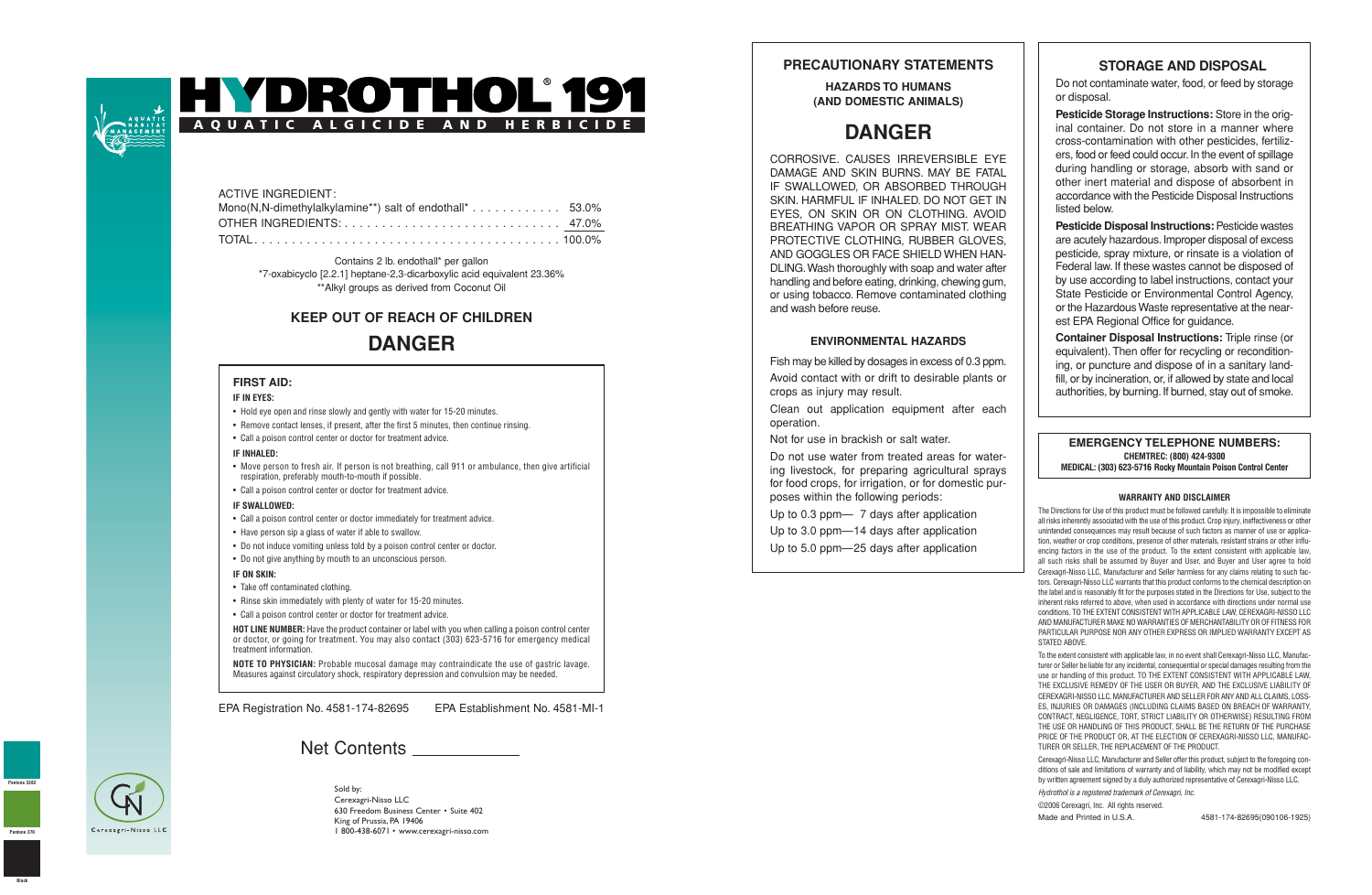### **DIRECTIONS FOR USE**

It is a violation of Federal law to use this product in a manner inconsistent with its labeling.

### **GENERAL INFORMATION**

HYDROTHOL 191 is a liquid concentrate soluble in water and is a highly effective aquatic herbicide and algicide for use in irrigation and drainage canals, lakes and ponds. Apply when weeds and algae are actively growing. Note: Susceptibility of algae may vary due to subspecies, strains or environmental conditions. Dosage rates are measured in parts per million (ppm) endothall acid.

Necessary approval and/or permits should be obtained in states where required. Consult state water or conservation authorities before applying to public waters or to ponds, canals or streams which flow into public waters.

### **LAKES AND PONDS**

**ALGAE CONTROL:** HYDROTHOL 191 is effective on a broad range of planktonic, filamentous, and branched algae. Note: Susceptibility of algae may vary due to subspecies, strains or environmental conditions. Generally rates of 0.05 to 0.3 ppm (0.6-3.6 pints per acre foot) are effective for the control of algae. Repeat applications when algae reappear and reach treatment levels. Dosages may be increased (from 0.3 to 1.5 ppm) where greater longevity of control is desired or to improve efficacy on species that prove difficult to control. Due to the potential for fish toxicity at higher rates, it is suggested that applications above 0.3 ppm be made only by commercial applicators as marginal or sectional treatments.

**SUBMERGED AQUATICS:** Apply HYDROTHOL 191 at 0.7 gallons to 4.0 gallons per acre foot (0.5 to 3.0 ppm) for control of aquatic weeds. HYDROTHOL 191 is effective on a broad range of aquatic weeds including: Hydrilla, Hygrophila\*, Naiad, Elodea canadensis, Cabomba\*, Coontail, Bur Reed\*, Milfoil, Pondweed (Potamogeton spp.), Vallisneria, Zannichellia and Water Stargrass\*. Due to the toxicity to fish, the use of HYDROTHOL 191 for submerged aquatic weeds is suggested only by commercial applicators on a marginal or sectional rather than overall type treatment. Use dosages over 1.0 ppm only on very narrow margins or in areas where some fish kill is not objectional. Do not treat more than 1/10 of the lake or pond at one time with doses in excess of 1.0 ppm.

**RATE OF APPLICATION: LAKES AND PONDS** 

| <b>Algae or Weed</b>          | Rate (ppm)       | Amount per Acre Ft. |
|-------------------------------|------------------|---------------------|
| Algae                         | $0.05 - 1.5$ ppm | 0.6-18.0 pints      |
| Planktonic<br>Filamentous     |                  |                     |
| <b>Branched</b>               |                  |                     |
| (Use in California limited to |                  |                     |
| Cladophora, Pithophora,       |                  |                     |
| Spirogyra, Chara)             |                  |                     |
| Bur Reed*                     | $2-3$ ppm        | $2.7 - 4.0$ gal.    |
| Cabomba*                      | 2-3 ppm          | $2.7 - 4.0$ gal.    |
| Coontail                      | $0.5 - 1.5$ ppm  | $0.7 - 2.1$ gal.    |
| Elodea canadensis             | 2-3 ppm          | $2.7 - 4.0$ gal.    |
| Hydrilla                      | $1-2$ ppm        | 1.4-2.7 gal.        |
| Hygrophila*                   | $2-3$ ppm        | $2.7 - 4.0$ gal.    |
| Milfoil                       | $1-2$ ppm        | 1.4-2.7 gal.        |
| Naiad (Najas spp.)            | 1-1.5 ppm        | 1.4-2.1 gal.        |
| Pondweed (Potamogeton spp.)   | 0.5-2 ppm        | $0.7 - 2.7$ gal.    |
| Water Stargrass*              | 2-3 ppm          | $2.7 - 4.0$ gal.    |
| Vallisneria                   | 2-3 ppm          | 2.7-4.0 gal.        |
| Zannichellia                  | $1-2$ ppm        | 1.4-2.7 gal.        |

\*Not for this use in California

\*Not for this use in California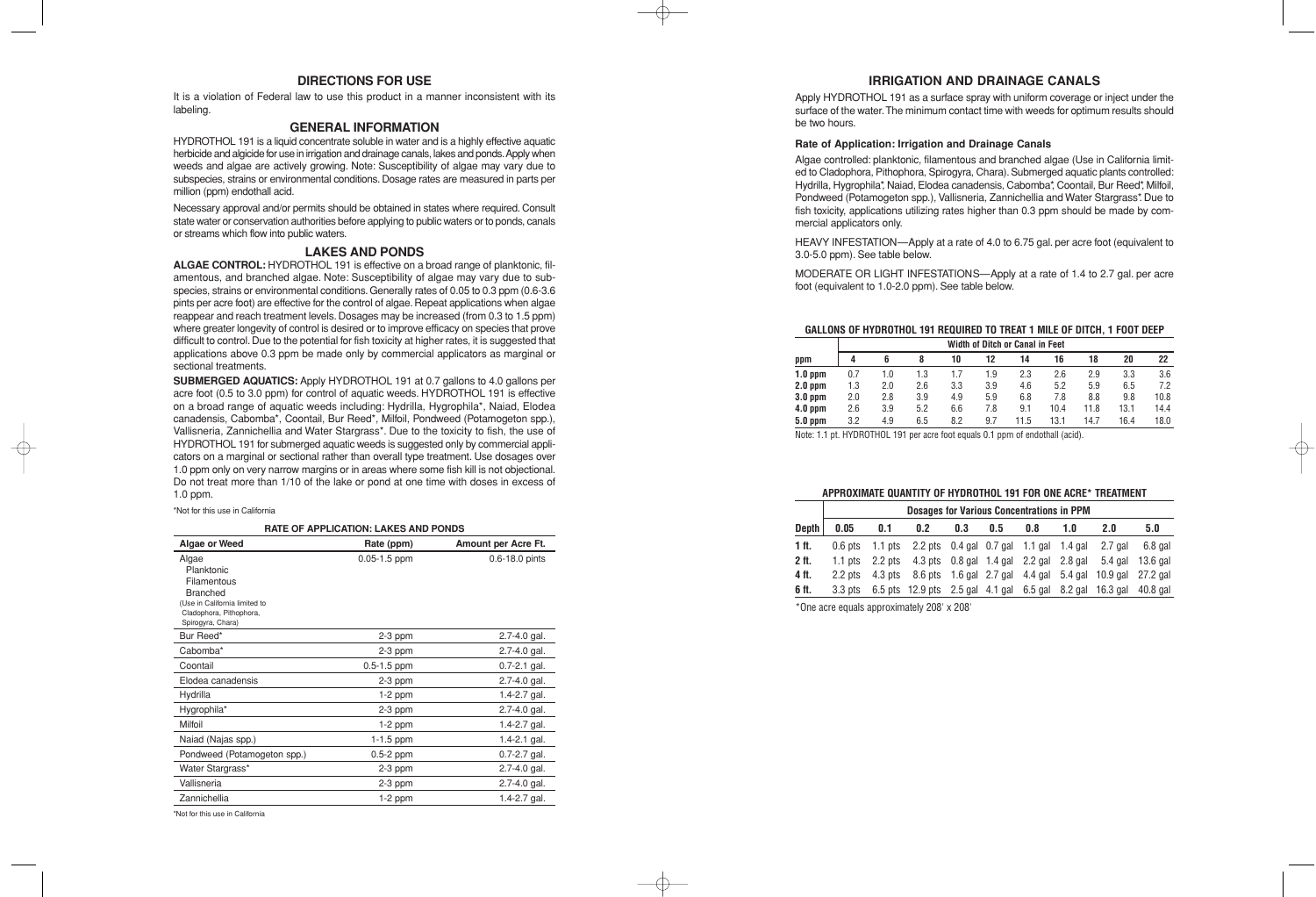### **IRRIGATION AND DRAINAGE CANALS**

Apply HYDROTHOL 191 as a surface spray with uniform coverage or inject under the surface of the water.The minimum contact time with weeds for optimum results should be two hours.

### **Rate of Application: Irrigation and Drainage Canals**

Algae controlled: planktonic, filamentous and branched algae (Use in California limited to Cladophora, Pithophora, Spirogyra, Chara). Submerged aquatic plants controlled: Hydrilla, Hygrophila\*, Naiad, Elodea canadensis, Cabomba\*, Coontail, Bur Reed\*, Milfoil, Pondweed (Potamogeton spp.), Vallisneria, Zannichellia and Water Stargrass\*. Due to fish toxicity, applications utilizing rates higher than 0.3 ppm should be made by commercial applicators only.

HEAVY INFESTATION—Apply at a rate of 4.0 to 6.75 gal. per acre foot (equivalent to 3.0-5.0 ppm). See table below.

MODERATE OR LIGHT INFESTATIONS—Apply at a rate of 1.4 to 2.7 gal. per acre foot (equivalent to 1.0-2.0 ppm). See table below.

### **GALLONS OF HYDROTHOL 191 REQUIRED TO TREAT 1 MILE OF DITCH, 1 FOOT DEEP**

|           | <b>Width of Ditch or Canal in Feet</b> |     |     |     |     |      |      |      |      |      |
|-----------|----------------------------------------|-----|-----|-----|-----|------|------|------|------|------|
| ppm       |                                        | 6   |     | 10  | 12  | 14   | 16   | 18   | 20   | 22   |
| $1.0$ ppm | 0.7                                    | 1.0 | 1.3 | 1.7 | 1.9 | 2.3  | 2.6  | 2.9  | 3.3  | 3.6  |
| $2.0$ ppm | 1.3                                    | 2.0 | 2.6 | 3.3 | 3.9 | 4.6  | 5.2  | 5.9  | 6.5  | 7.2  |
| $3.0$ ppm | 2.0                                    | 2.8 | 3.9 | 4.9 | 5.9 | 6.8  | 7.8  | 8.8  | 9.8  | 10.8 |
| $4.0$ ppm | 2.6                                    | 3.9 | 5.2 | 6.6 | 7.8 | 9.1  | 10.4 | 11.8 | 13.1 | 14.4 |
| $5.0$ ppm | 3.2                                    | 4.9 | 6.5 | 8.2 | 9.7 | 11.5 | 13.1 | 14.7 | 16.4 | 18.0 |

Note: 1.1 pt. HYDROTHOL 191 per acre foot equals 0.1 ppm of endothall (acid).

#### **APPROXIMATE QUANTITY OF HYDROTHOL 191 FOR ONE ACRE\* TREATMENT**

|           | <b>Dosages for Various Concentrations in PPM</b> |     |                                                                                                    |     |     |     |     |     |          |
|-----------|--------------------------------------------------|-----|----------------------------------------------------------------------------------------------------|-----|-----|-----|-----|-----|----------|
| Depth $ $ | 0.05                                             | 0.1 | 0.2 <sub>2</sub>                                                                                   | 0.3 | 0.5 | 0.8 | 1.0 | 2.0 | 5.0      |
| 1 ft.     |                                                  |     | 0.6 pts 1.1 pts 2.2 pts 0.4 gal 0.7 gal 1.1 gal 1.4 gal 2.7 gal                                    |     |     |     |     |     | 6.8 gal  |
| 2 ft.     |                                                  |     | 1.1 pts $\,$ 2.2 pts $\,$ 4.3 pts $\,$ 0.8 gal $\,$ 1.4 gal $\,$ 2.2 gal $\,$ 2.8 gal $\,$ 5.4 gal |     |     |     |     |     | 13.6 gal |
| 4 ft.     |                                                  |     | 2.2 pts 4.3 pts 8.6 pts 1.6 gal 2.7 gal 4.4 gal 5.4 gal 10.9 gal 27.2 gal                          |     |     |     |     |     |          |
| 6 ft.     |                                                  |     | 3.3 pts 6.5 pts 12.9 pts 2.5 gal 4.1 gal 6.5 gal 8.2 gal 16.3 gal 40.8 gal                         |     |     |     |     |     |          |

\*One acre equals approximately 208' x 208'